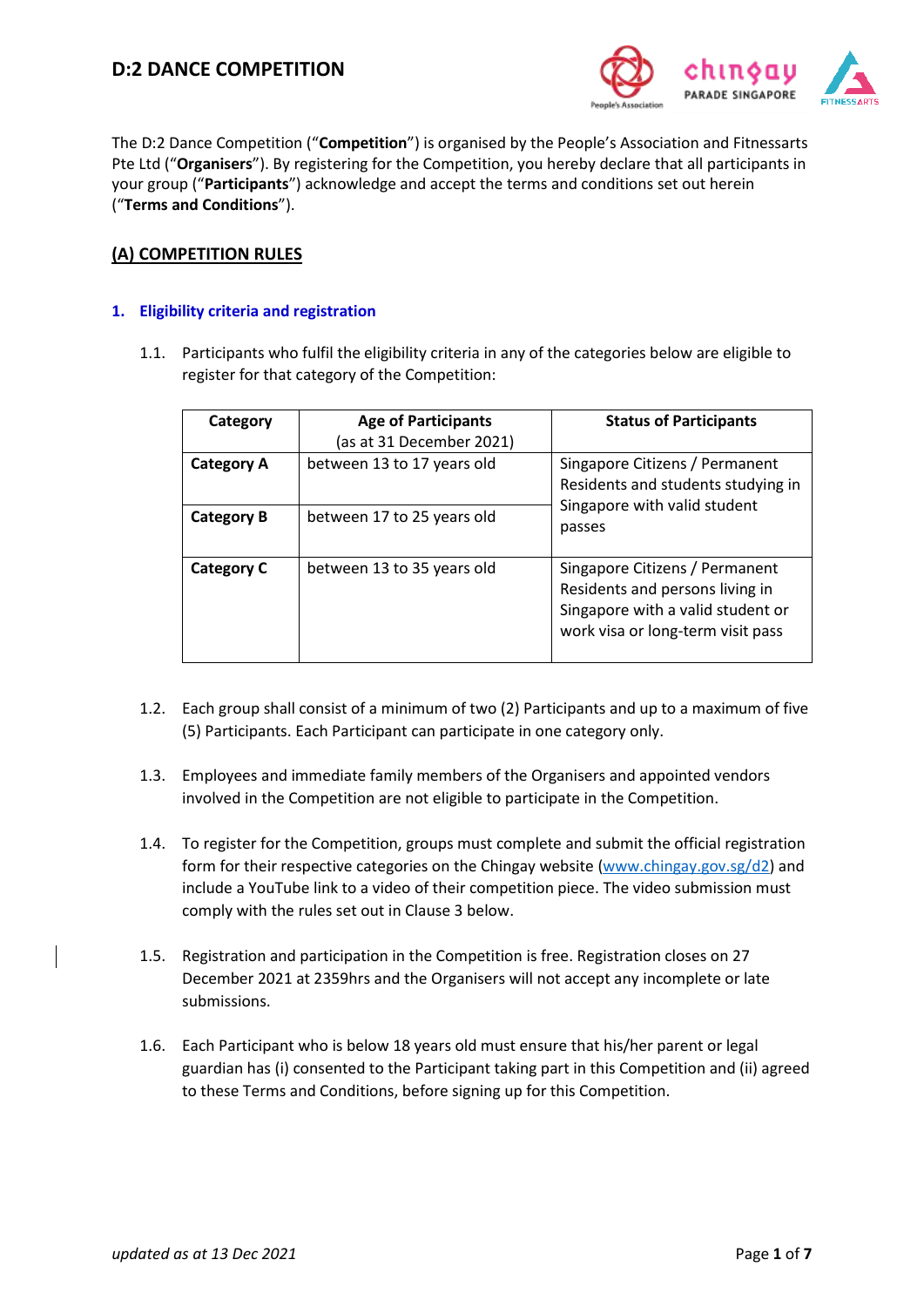# **D:2 DANCE COMPETITION**



## **2. Competition details**

2.1. Prizes for each Category are as follows:

| Champion    | S\$1,200.00 Cash |
|-------------|------------------|
| $2nd$ Place | S\$600.00 Cash   |
| 3rd Place   | S\$400.00 Cash   |

2.2. Participants should note the following important dates of the Competition:

| Date & Time                                                 | Event                                                | <b>Remarks</b>                                                                                                                    |
|-------------------------------------------------------------|------------------------------------------------------|-----------------------------------------------------------------------------------------------------------------------------------|
| 15 November<br>2021, 0000h to<br>27 December<br>2021, 2359h | <b>Registration &amp;</b><br><b>Submission</b>       | • Submission of video of one competition piece of<br>no more than 2 minutes                                                       |
| 28 December<br>2021, 0000h to<br>31 December<br>2021, 2359h | <b>Judging for</b><br><b>Finals</b>                  | • For each category, top 5 videos judged by panel<br>will advance to the Finals                                                   |
| By 7 January<br>2022                                        | <b>Notification of</b><br>finalists                  | Groups selected to proceed into the Finals will<br>be notified via email                                                          |
| 15 January 2022,<br>staggered timing                        | Pre-Filming of<br><b>Competition</b><br><b>Piece</b> | • Each group is given a slot of 20 min to film their<br>competition piece (not more than 2 minutes),<br>with a maximum of 2 takes |
| 23 January 2022,<br>7pm to 9pm                              | Competition<br><b>Finals</b><br>("Finals")           | • The Finals will be broadcast live on<br>@PAssionChingayClub Facebook Live                                                       |

#### **3. Rules for Performances**

- 3.1. Each group is required to showcase a dance performance of up to two (2) minutes to any music of their choice. All groups must show the fusion of **any** genre of dance (including but not limited to: Street Style, Jazz, Street Jazz, Waacking, Reggae Dance, Ballet, Modern Dance, House, DanceSport, etc.) with **local** traditional dance culture (e.g. Chinese, Malay, Indian) in their routines.
- 3.2. Groups are to fulfil the following criteria for their video submissions:
	- a. The video must not be more than two (2) minutes long, comprising of one (1) complete dance routine. The video must be "unlisted" on Youtube.
	- b. The dance routine and faces (front view) of all Participants must be visible and clear in the submitted video.
	- c. The video must comply with all prevailing and applicable Safe Management Measures (SMM) and guidelines (e.g. face masks must be worn at all times during the recording of the video at public places, etc.). Groups are expected to ensure that they check the updated SMMs and guidelines for the purpose of the video submissions.
	- d. The video must show the entire routine performed in one take. Video editing and stitching of multiple videos into one (1) clip is not allowed and will result in deduction of points.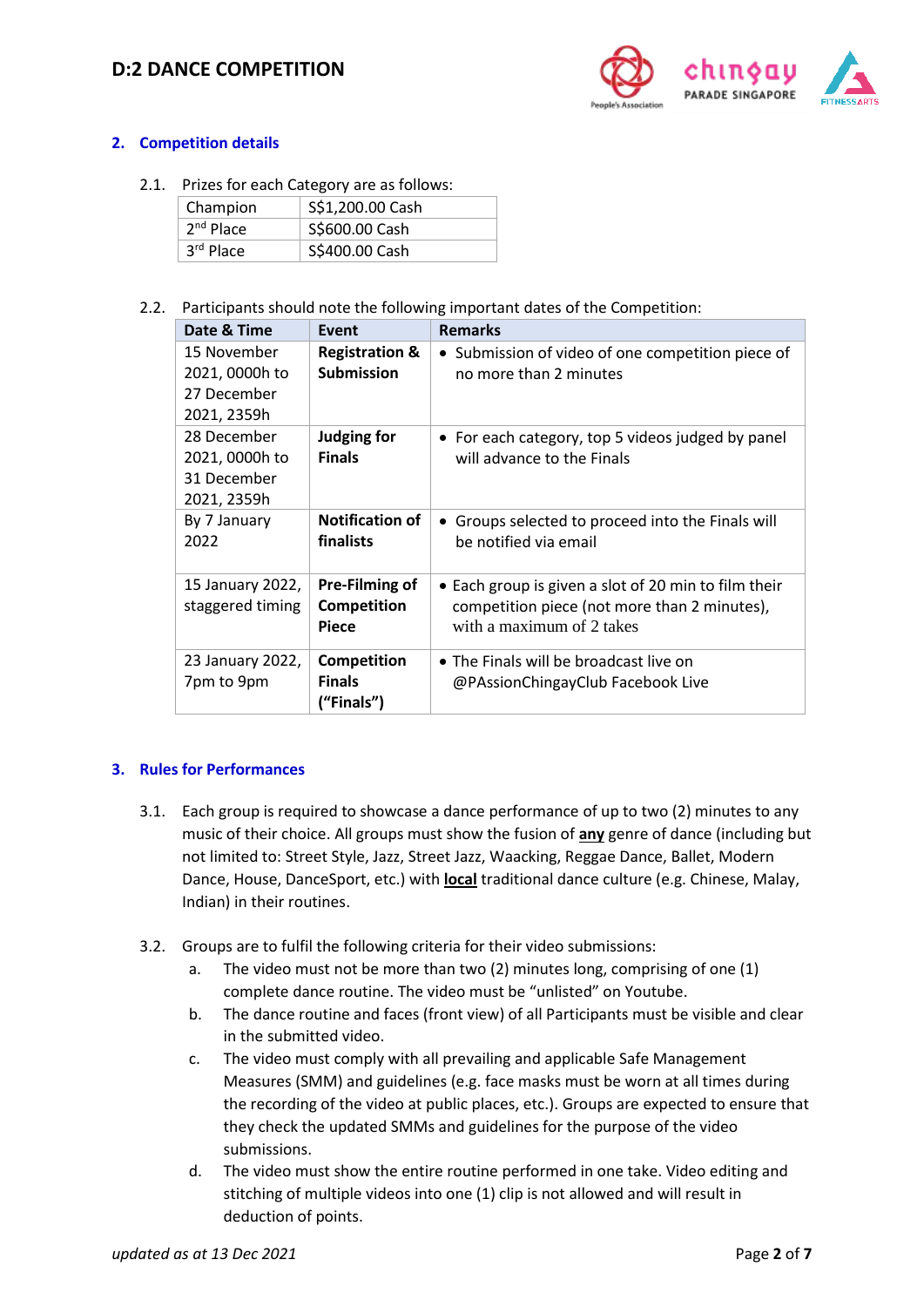

- e. The video submitted must adhere to the rules and regulations of the Competition.
- 3.3. Groups must ensure that their performances are family-friendly and do **not** contain any inappropriate content of any kind, including but not limited to violence, sexual references, nudity, language which is vulgar or insensitive to racial or religious groups and any form of messaging promoting sex, drugs, alcohol or abuse.
- 3.4. Groups shall ensure that their costumes are appropriate for the theme and dance routine and shall only use props which are hand-held. Groups must not use any dangerous / hazardous props or substances such as liquids, fire/flame, smoke, flammable objects/substances, sharp objects and/or any other materials that may affect the performance and/or safety of other Participants.
- 3.5 Each group shall only make one submission each. In the event of multiple submissions by a group, the Organiser shall only consider the latest submission received. By making a submission, the group declares and represents to the Organiser that the submission is in compliance with all applicable and relevant laws and regulations (including those for intellectual property and personal data protection), and that all identifiable individuals in the video have given their consent and/or permission for the submission and for usage in this Competition.

#### **4. Competition Finals**

- 4.1. Groups proceeding to the Finals must provide a high-quality audio file for their Finals performance piece and submit them to the Organisers via email at least one week prior to the Pre-filming of the Finals Competition Piece. Participants must also prepare a back-up copy of the audio file in a thumb-drive, to be passed to the Organisers upon registration on the day of the Pre-Filming. The audio file provided should be of high audio quality.
- 4.2. Groups are to provide the Organisers with specific instructions on when to start the music prior to the start of their Finals performance.
- 4.3. The order of performances for groups pre-filming and presentation in the Finals shall be determined by the Organisers in a random draw.
- 4.4. Participants in the Finals may be subjected to onsite verification and must present their identification documents upon request by the Organisers.
- 4.5. Groups whose Participants do not turn up or are late for the Pre-filming of the Finals will be disqualified.
- 4.6. In the event that a group's performance is unable to proceed due to extraordinary circumstances which do not arise out of the group's acts or negligence (e.g. music problems due to technical fault, disturbances caused by equipment failure such as lighting, stage or sounds, etc.), the Organisers may in their sole discretion allow such affected group to re-stage their performance.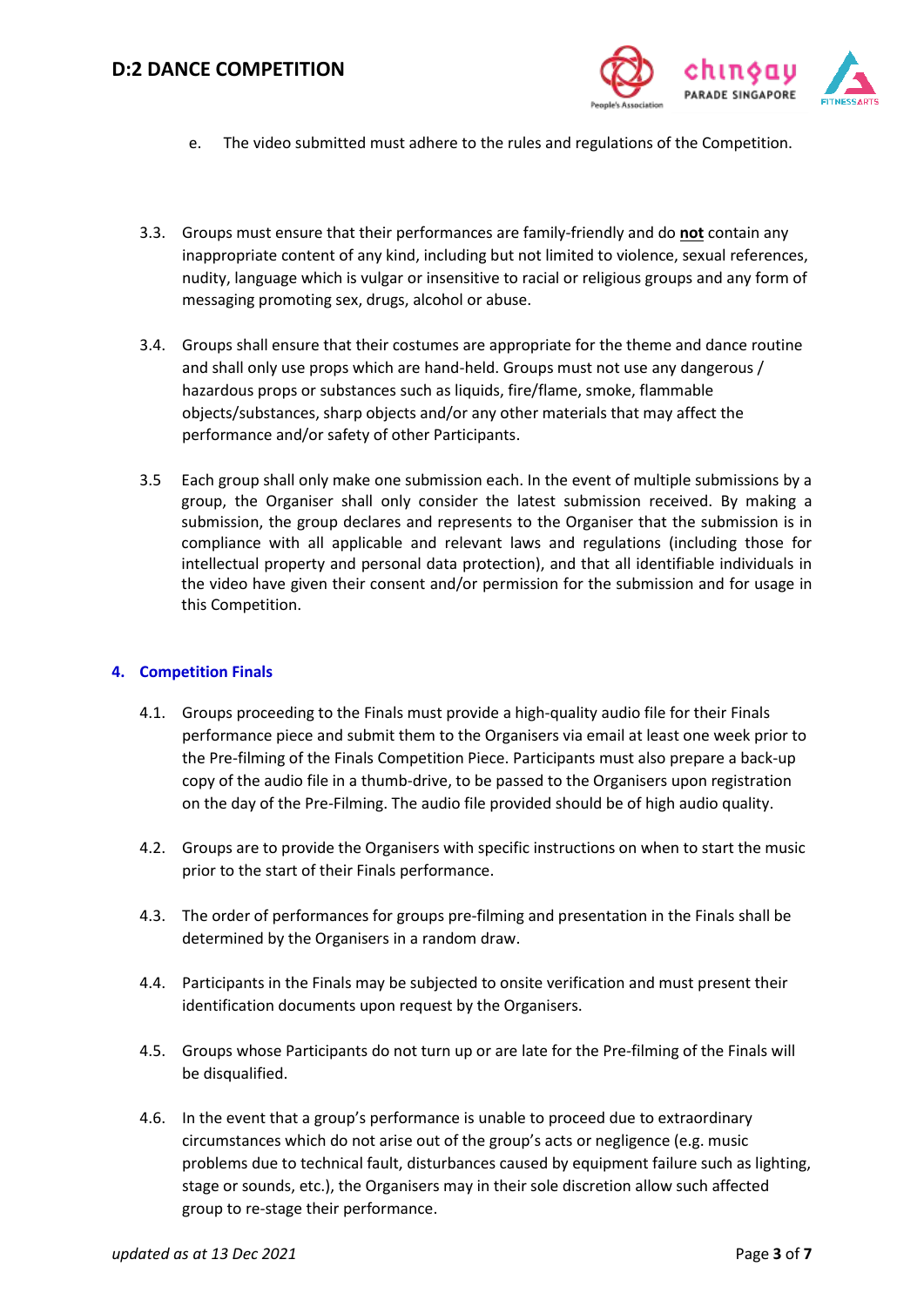

4.7. The Organisers will announce the results of the Competition at the end of the Finals. The winning groups must send representatives to be present for the prize presentation ceremony to receive the prizes. A group's failure to send representatives or be present for the prize presentation ceremony shall result in the forfeit of the prizes.

#### **5. Evaluation criteria**

- 5.1. All eligible video submissions will be scored by the scoring judges in the judging panel based on the scoring system below. The top 5 groups per category will advance to the Finals.
- 5.2. During the Finals, the groups will be judged by the scoring judges in the judging panel and online audience voting based on the scoring system below.

#### 5.3. **Scoring System**

- a. Points will not be awarded for any part of the performance which exceeds the two (2) minute time limit.
- b. Evaluation by Judging Panel:

| For Top 5 videos of each category | <b>For Finals</b> |
|-----------------------------------|-------------------|
| 100%                              | 80%               |

Each scoring judge in the judging panel will evaluate each performance based on the following criteria:

- i. **Choreography:** The dance arrangement and movements to showcase the group members' strength and how the local traditional element(s) is fused into the routine.
- ii. **Theme and Music:** The group's musicality, beat techniques/syncopation, timing, moves related to the theme, the choice of music and costumes to fit the overall theme.
- iii. **Originality:** The group's ability to incorporate unique and original/creative moves
- iv. **Performance:** The group's performance entertainment value appeal, staging, spacing formations and level changes, synchronization, execution showmanship and variety of dance routines.

#### c. Online Voting:

| For Top 5 videos of each category | For Finals |
|-----------------------------------|------------|
|                                   | 20%        |

During the Finals, online audience voting will be done concurrently with the judging by the judging panel.

#### 5.4. **Judging Panel**

a. The judging panel will consist of one (1) judges' coordinator, one (1) timer and four (4) scoring judges.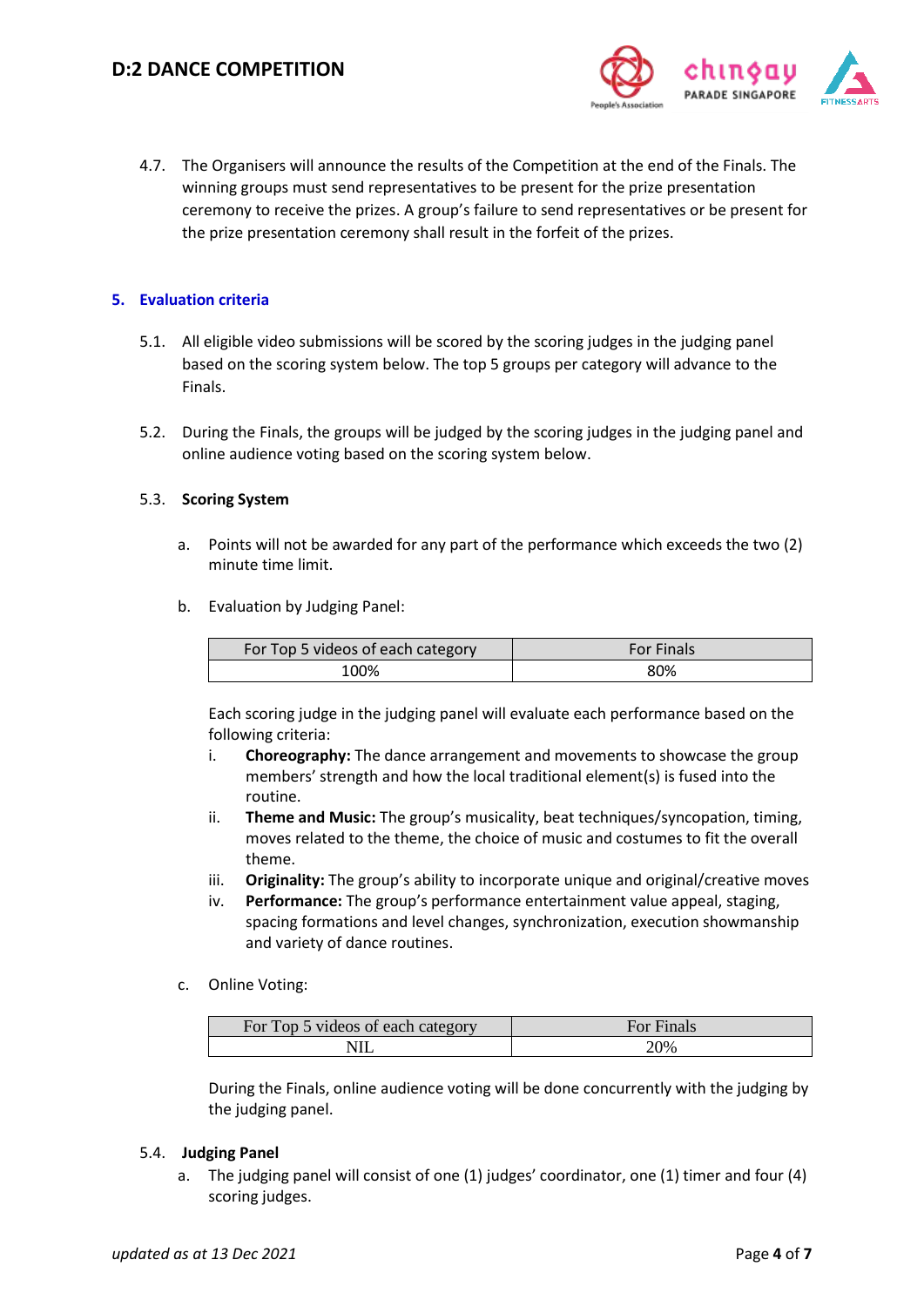

- b. The roles of the panel: (1) Judges' Coordinator: Presides over the judging process and conducts pre-competition checks. (2) Timer: Records the timing of each dance group. (3) Scoring Judges: Score each group's performance based on the scoring system.
- c. All decisions made by the judges are final and no appeal will be entertained.

## **(B) GENERAL TERMS AND CONDITIONS**

#### **6. Personal Data**

- 6.1. The Organisers may collect, use and/or disclose each Participant's personal information to their officers, employees, appointed service providers, affiliated organisations and event partners, as may be required for the administration of the Competition and all matters arising thereunder.
- 6.2. Further, each Participant agrees that the Organisers may use any photographs, videos and other recordings taken by the Organisers (which may capture said Participant) in any manner as the Organisers deem fit, including but not limited to use for publicity purposes or such other use in future, without the need for further approval or consent from the Participant. Where a video submission contains the personal data of individuals other than the Participant, the Group confirms and warrants that they have obtained each individual's consent for such use and disclosure of that individual's personal data for the purpose set out in this clause.

#### **7. Responsibility for participation**

- 7.1. By participating in the Competition, each Participant:
	- a. represents and warrants that he/she is physically and medically fit to participate and has no physical or medical condition that would make his/her participation unsafe or dangerous to him/her or to others; and
	- b. consents to the administration of first aid and other medical treatment and related services, including evacuation/transport, in the event of injury or illness in connection with his/her participation in the Competition.
- 7.2. Participants shall be responsible for their use of any musical works or any other intellectual property as part of their video submission. The Organisers shall not be responsible for any claims of infringement of intellectual property rights by third parties.
- 7.3. Save for any gross negligence or wilful misconduct on the part of the Organisers, each Participant agrees to indemnify the Organisers against any losses, damages, costs, expenses, claims or liabilities which the Organisers may incur or suffer as a result of or in connection with the Participant's involvement in the Competition.
- 7.4. To the extent permitted by law, each Participant agrees not to hold the Organisers, its affiliated organisations and event partners, officers, employees and agents liable for any loss, injury or damage suffered by him/her as a result of his/her participation in the Competition.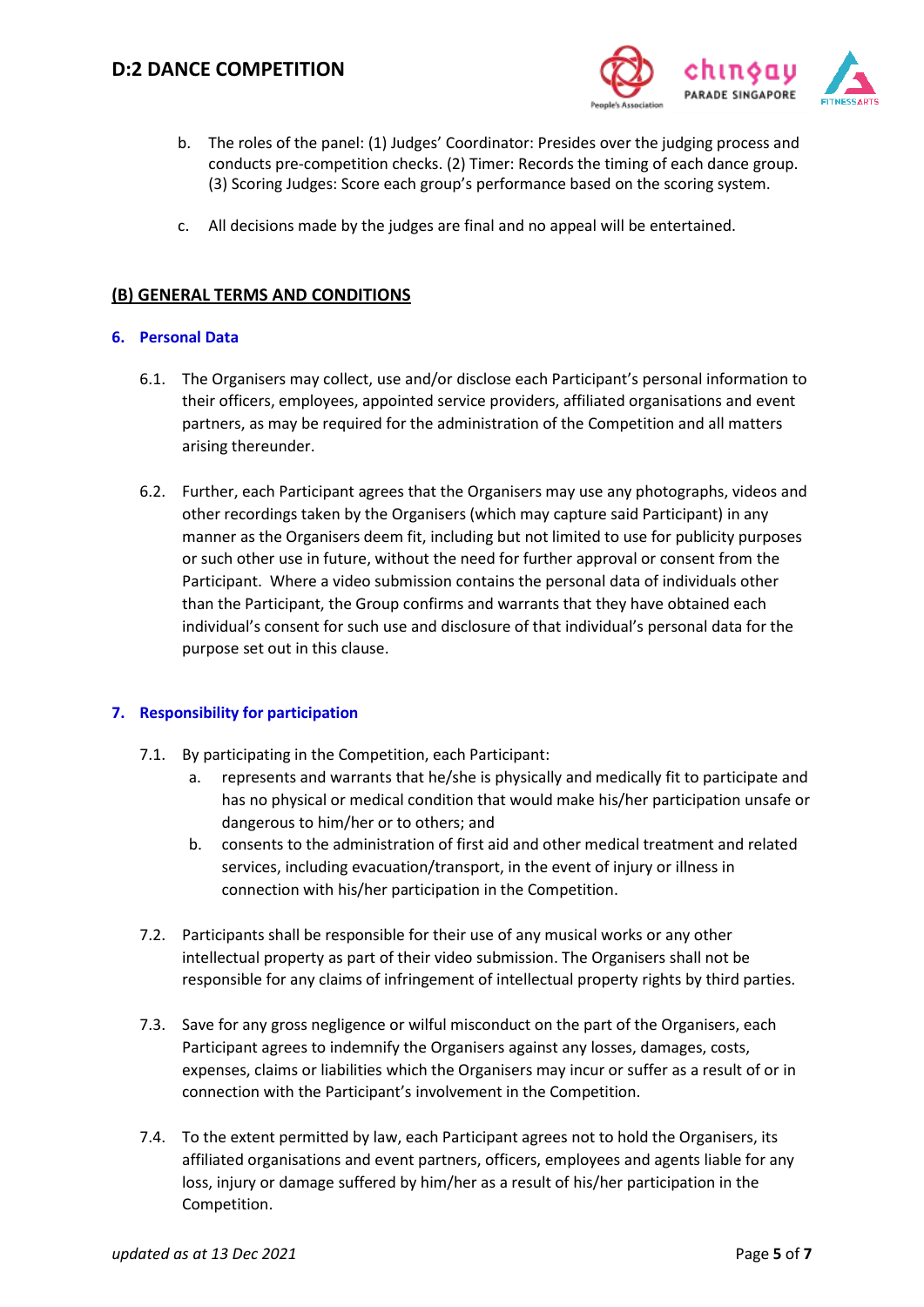

7.5. Any cost involved in the video submission is the Participant's responsibility.

#### **8 Usage of Participants' Submissions**

- 8.1 Ownership of all original intellectual property rights over a Group's submission ("**IP**") shall remain with the Group.
- 8.2 Each Participant of the Group grants the Organiser an unrestricted, royalty-free, world-wide, perpetual, irrevocable, non-exclusive licence to use, apply, reproduce, display (such as at a public exhibition), broadcast, modify, summarise, adapt, sub-license and communicate the Group's submission and IP for any purpose whatsoever and at any time, including (but not limited to) communicating the submission and IP to the public or to any entity or for any other form of publicity, without any payment or compensation to the Participants.
- 8.3 Each Participant of the Group represents, warrants and undertakes that the submission does not infringe any IP rights or interests of any third party in the IP, and that the Group has obtained all necessary consents for the use of any third party IP in the submission.
- 8.4 By making the submission, the Participants of the Group consents to the Organiser's publication of their names and social media platform identifiers (in the format of username, profile pictures) for publicity purposes.
- 8.5 Selected Participants of the Group may be contacted by the Organiser to understand more about the video submission and to explore being featured as part of the Chingay 2022 and/or the publicity for Chingay 2022.
- 8.6 For the avoidance of any doubt, all rights, titles and interests on the Chingay Website [\(www.chingay.gov.sg](http://www.chingay.gov.sg/)) "**the Chingay Website**" and its contents are owned by or licensed to the Organiser. No part of the content or material available on the Chingay Website may be reproduced, republished, transmitted, uploaded, posted, or otherwise distributed or disseminated in any way without the prior written permission of the Organiser.

#### **9. General terms**

- 9.1. The Participants agree to comply with all reasonable instructions and requests made by the Organisers at all times during the Competition. If in doubt, Participants should seek clarification from the Organisers.
- 9.2. Participants are required to **AND MUST** comply fully with all prevailing and applicable national advisories, laws, regulations and Safe Management Measures (SMMs) applicable at all relevant or material points in time in the course of their participation. For ease of reference, Participants may refer to NAC - Safe Management Measures for the Arts and [Culture Sector](https://www.nac.gov.sg/whatwedo/support/sustaining-the-arts-during-covid-19/Safe-Management-Measures-for-the-Arts-and-Culture-Sector.html) and [COVID-19 \(Temporary Measures\) \(Control Order\) Regulations 2020 -](https://sso.agc.gov.sg/SL/COVID19TMA2020-S254-2020?DocDate=20210907#top) [Singapore Statutes Online \(agc.gov.sg\)](https://sso.agc.gov.sg/SL/COVID19TMA2020-S254-2020?DocDate=20210907#top) (please note that these links/references are not exhaustive).
- 9.3. If the Organisers are of the view at any time that:
	- i. it is not in the interests of any group and/or any Participant to continue in the Competition (e.g. injury, physically unfit to continue, etc.);